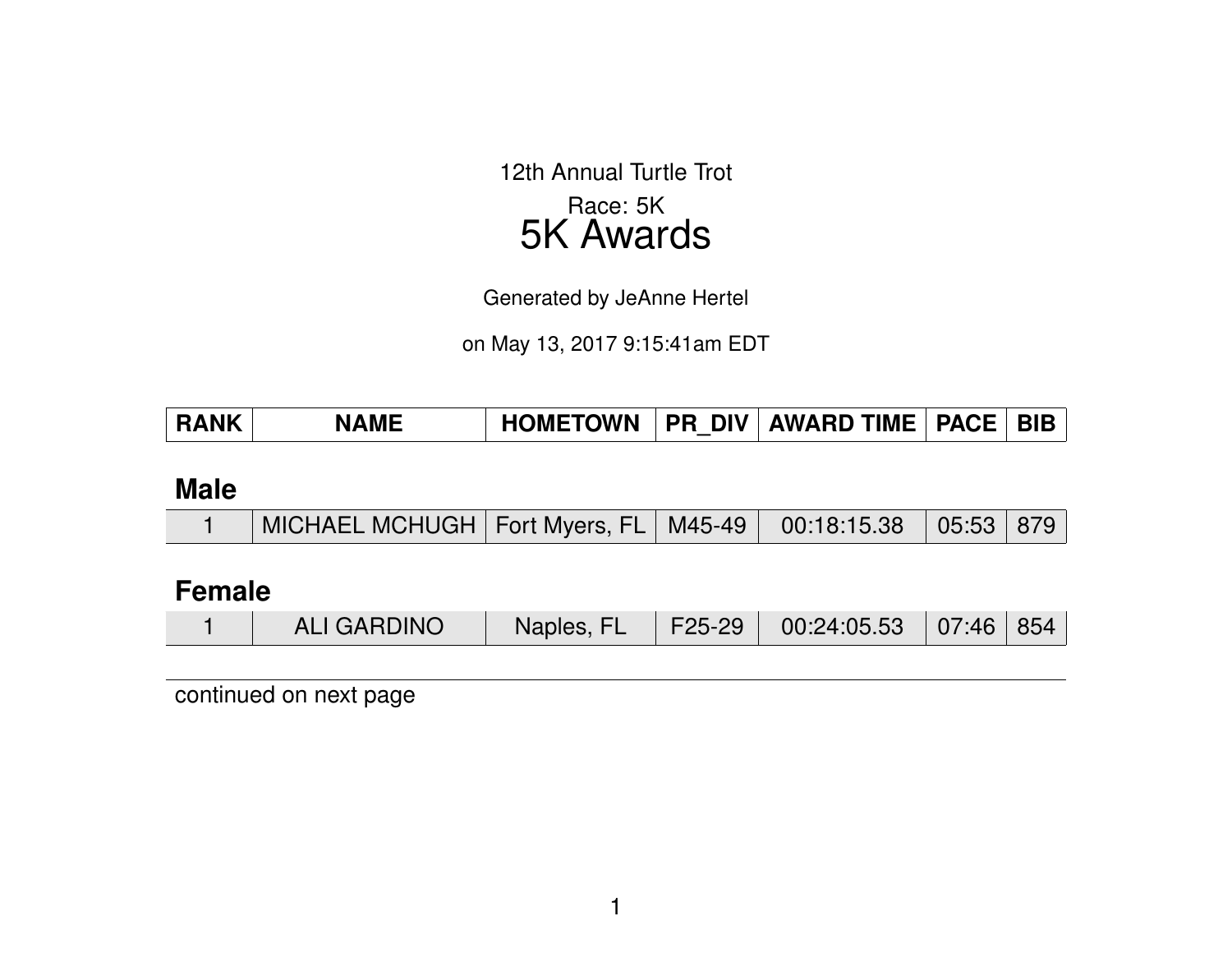continued from previous page

| <b>RANK</b>     | <b>NAME</b>                                | <b>HOMETOWN</b> | <b>PR DIV</b>     | <b>AWARD TIME   PACE   BIB</b> |                  |                |  |  |
|-----------------|--------------------------------------------|-----------------|-------------------|--------------------------------|------------------|----------------|--|--|
| <b>M MASTER</b> |                                            |                 |                   |                                |                  |                |  |  |
|                 | MIOUAL MOUUOU<br><del>MIUNALL MUNOUM</del> | Fort Myers, FL  | <del>M45-49</del> | <del>00:10:15.38</del>         | <del>05:53</del> | <del>879</del> |  |  |
|                 | ANDREAS BOEHM                              | Cape Coral, FL  | M55-59            | 00:20:50.52                    | 06:43            | 814            |  |  |

### **F MASTER**

|  | <b>MAURA MACNEILL</b> | Fort Myers Beach, FL   F60-64 |  | $00:28:20.67$ 09:08 775 |  |  |
|--|-----------------------|-------------------------------|--|-------------------------|--|--|
|--|-----------------------|-------------------------------|--|-------------------------|--|--|

#### **M Grand Masters**

| ANDDEAC DOFIIM<br><b>ANUNLAO DULITIM</b> | Cano Caval EL<br><del>Uape Guidi, TE</del> | MEE EQ<br>™ਹਹਾਹਰ | 0.0005050<br><u>UU.ZU.JU.JZ</u> | <del>06:43</del> | $\Omega$<br>$\overline{OPT}$ |
|------------------------------------------|--------------------------------------------|------------------|---------------------------------|------------------|------------------------------|
| <b>MICHAEL DEAMER</b>                    | _abelle                                    | M50-54           | 00:21:07.22                     | 06:48            | 324                          |

### **F Grand Masters**

| MALIDA MAQNIFILI<br><u>MAULIA MAUNEIEE</u>            | F <del>ort Myers Beach, FL</del> F <del>60-64</del> | <u>no no no cz</u><br>0.60.60.07                                   | <del>09:08</del>   <del>775</del> |                 |
|-------------------------------------------------------|-----------------------------------------------------|--------------------------------------------------------------------|-----------------------------------|-----------------|
| AMY LEFEBVRE LOUGHREY   Fort Myers Beach, FL   F50-54 |                                                     | $\begin{array}{ c c c c c } \hline 00:28:48.35 \hline \end{array}$ | $\vert$ 09:17                     | $\mid 953 \mid$ |

# **F Senior GM**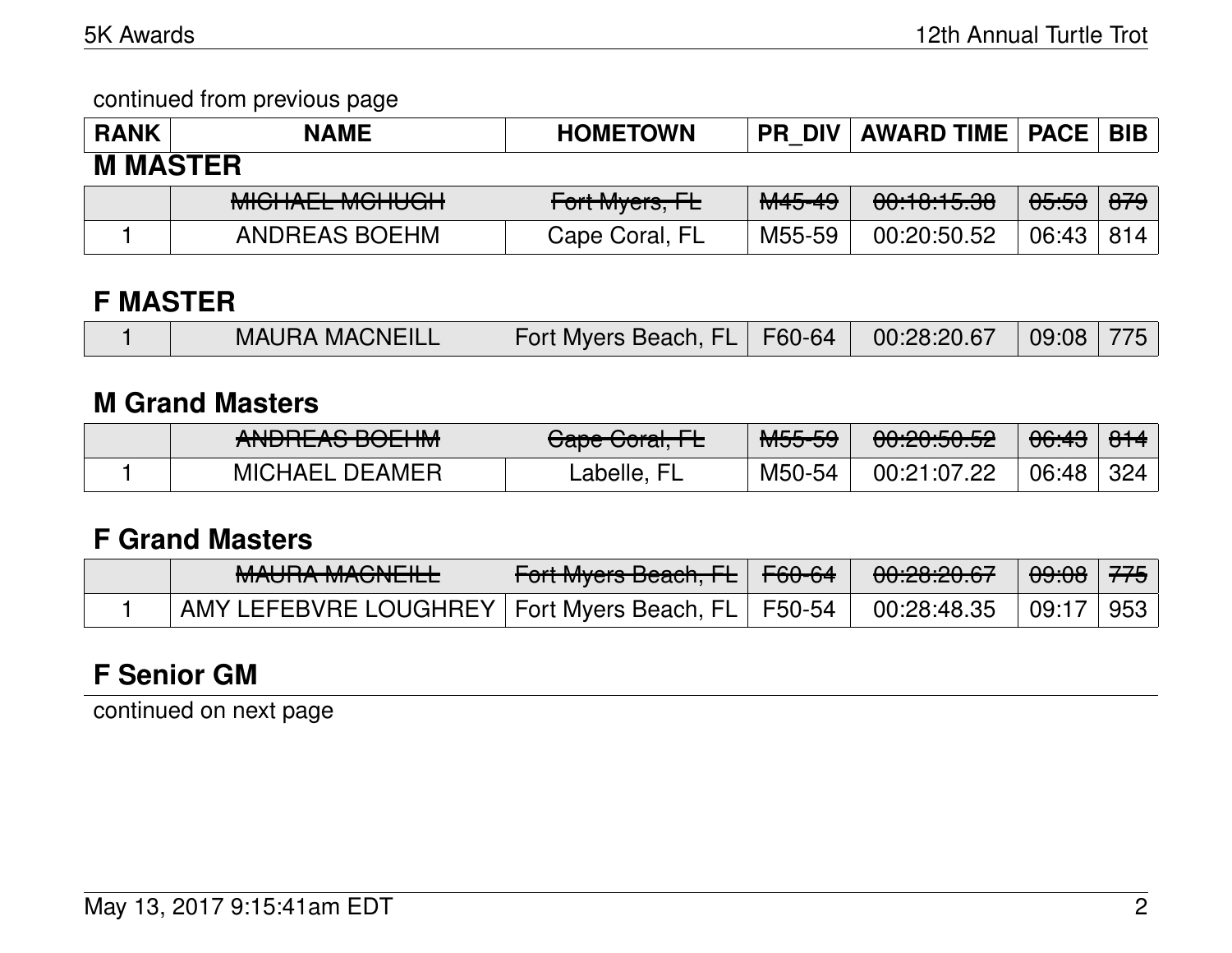| <b>RANK</b> | <b>NAME</b>           | <b>HOMETOWN</b>               | PR_DIV   AWARD TIME   PACE   BIB |           |  |
|-------------|-----------------------|-------------------------------|----------------------------------|-----------|--|
|             | <b>MAURA MACNEILL</b> | Fort Myers Beach, FL   F60-64 | 00:28:20.67                      | 09:08 775 |  |

#### **M Senior GM**

| <b>DOUGLAS LINDERER</b> | Naples, FL | M60-64 00:27:49.24 08:58 295 |  |
|-------------------------|------------|------------------------------|--|
|                         |            |                              |  |

### **M1-11**

| <b>ETHAN CLARK</b>       | <b>Bonita Springs, FL</b> | $M1 - 11$ | 00:24:08.68 | 07:47     | 845         |
|--------------------------|---------------------------|-----------|-------------|-----------|-------------|
| <b>RYAN PFANNENSTIEL</b> | Fort Myers, FL            | M1-11     | 00:25:05.42 | 08:05 350 |             |
| <b>JOHN PFANNENSTIEL</b> | Fort Myers, FL            | $M1 - 11$ | 00:30:14.92 | 09:45     | $\vert$ 349 |

# **F1-11**

| <b>GABI WINTERS</b>       | Cape Coral, FL | F <sub>1</sub> -11 | 00:24:40.41 | 07:57      | ∣937 |
|---------------------------|----------------|--------------------|-------------|------------|------|
| <b>EMME WEISENBURGER</b>  | Stow, OH       | F <sub>1</sub> -11 | 00:27:50.80 | $08:58$ 27 |      |
| <b>ELLEN PFANNENSTIEL</b> | Fort Myers, FL | F <sub>1</sub> -11 | 00:36:28.13 | 11:45      | 752  |

# **F12-15**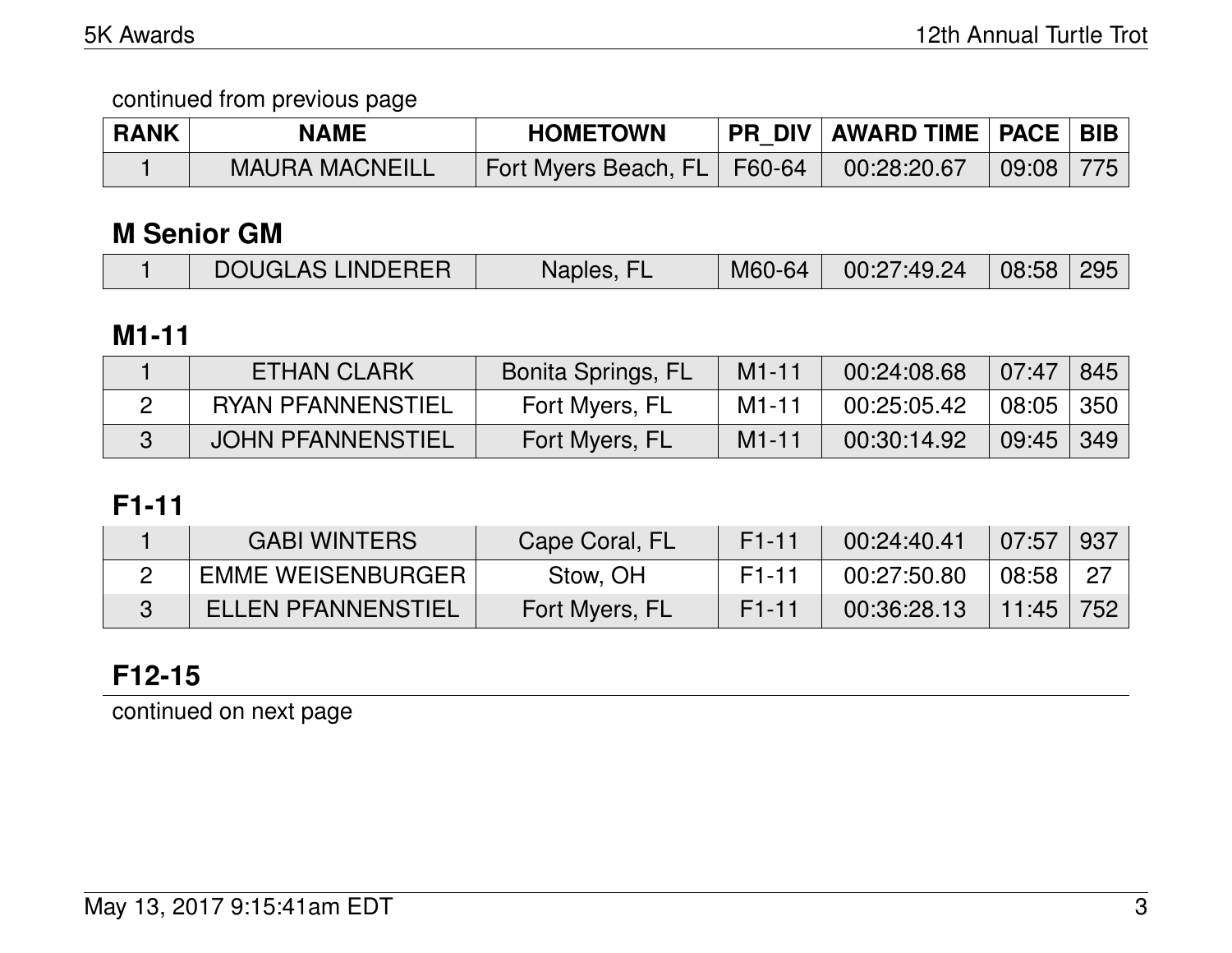| <b>RANK</b> | <b>NAME</b>                                 | <b>HOMETOWN</b>           | PR DIV   AWARD TIME   PACE   BIB |               |     |
|-------------|---------------------------------------------|---------------------------|----------------------------------|---------------|-----|
|             | <b>EMILY VENGLAR</b>                        | Fort Myers, $FL$   F12-15 | 00:29:16.69                      | $09:26$   857 |     |
|             | MADELINE CARDINAL   Cape Coral, FL   F12-15 |                           | 00:32:09.66                      | 10:22         | 261 |
| 3           | T'EA WEBER                                  | Cape Coral, $FL$ $F12-15$ | 00:33:40.81                      | 10:51         | 859 |

# **M16-19**

| <b>AUSTIN LOVELL</b>    | Cape Coral, FL   M16-19 | 00:19:51.00                  | $06:24$ 300 |  |
|-------------------------|-------------------------|------------------------------|-------------|--|
| <b>SEBASTIAN WRIGHT</b> | Naples, FL              | M16-19 00:24:13.53 07:48 804 |             |  |
| <b>SAM BARANOWSKI</b>   | Cape Coral, FL   M16-19 | 00:43:56.95                  | $14:09$ 230 |  |

# **F16-19**

| REBEKAH LAPP         | Labelle, FL             | F16-19 | $00:24:32.43$ 07:54 896     |       |     |
|----------------------|-------------------------|--------|-----------------------------|-------|-----|
| <b>EMILY BACKMAN</b> | Estero, FL              | F16-19 | $00:31:16.24$   10:04   290 |       |     |
| <b>ERIN CALLAHAN</b> | Fort Myers, FL   F16-19 |        | 00:32:33.65                 | 10:29 | 892 |

### **M20-24**

| <b>ALEC UNLAND</b>     | Naples, FL |  | $\vert$ M20-24 $\vert$ 00:20:37.29 $\vert$ 06:39 777 |  |  |  |  |  |
|------------------------|------------|--|------------------------------------------------------|--|--|--|--|--|
| continued on nout pogo |            |  |                                                      |  |  |  |  |  |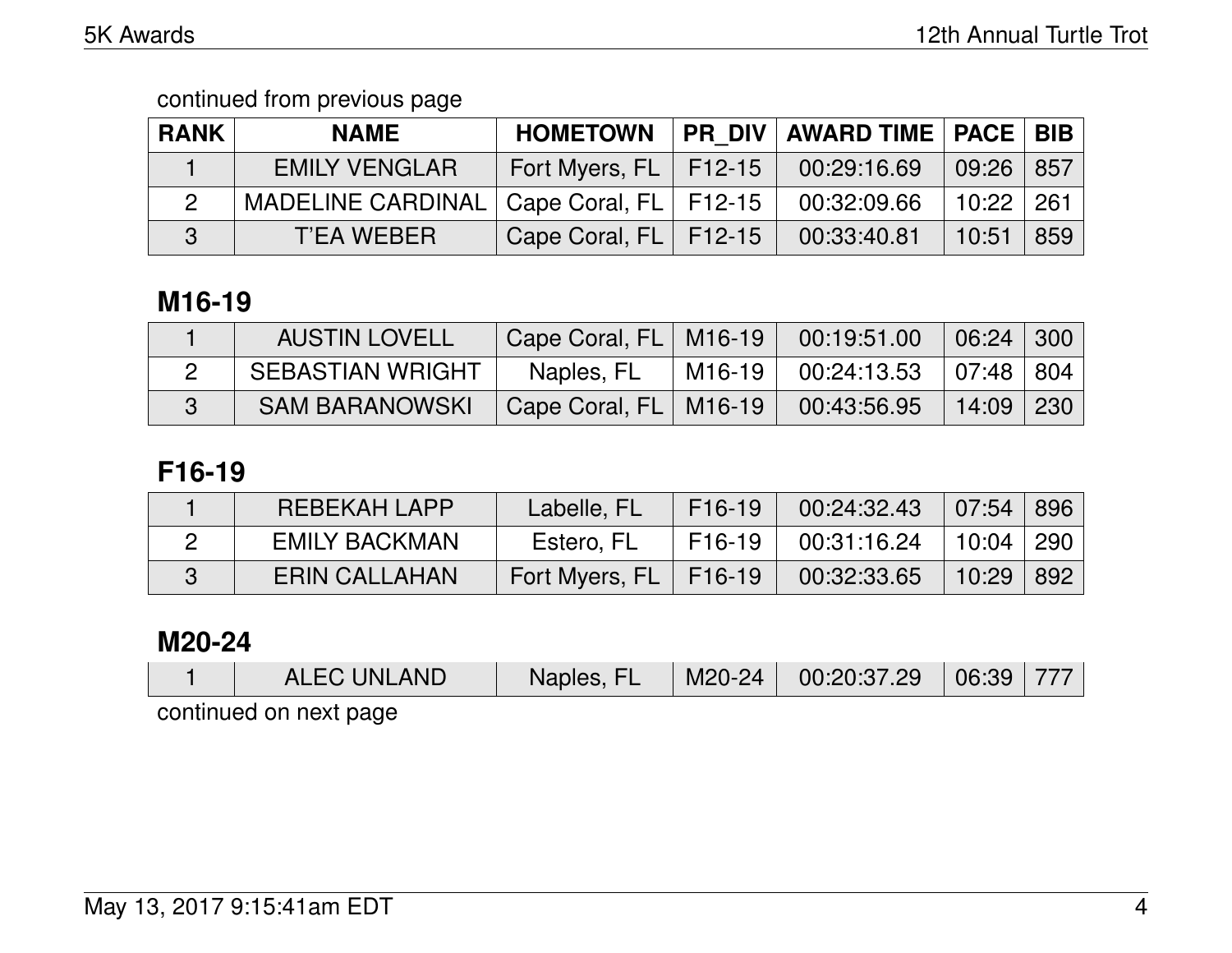continued from previous page

| <b>RANK</b> | <b>NAME</b>             | <b>HOMETOWN</b>                      |        | <b>PR DIV   AWARD TIME   PACE   BIB</b> |           |             |
|-------------|-------------------------|--------------------------------------|--------|-----------------------------------------|-----------|-------------|
|             | <b>GABRIEL MIRANDA</b>  | Lehigh Acres, FL                     | M20-24 | 00:20:39.94                             | 06:40 888 |             |
|             | <b>FLORIAN DUERAGER</b> | Oberndorf In Tirol, Austria   M20-24 |        | 00:24:08.83                             | 07:47     | $\vert$ 913 |

# **F20-24**

| SAMANTHA SHINBAUM     | Fort Myers, FL | F20-24 | 00:28:36.49 | 09:13 319                 |  |
|-----------------------|----------------|--------|-------------|---------------------------|--|
| <b>JULIE JEFFERIS</b> | Fort Myers, FL | F20-24 | 00:31:48.03 | $\vert$ 10:15 $\vert$ 347 |  |
| <b>CHRISTIE MARKS</b> | Fort Myers, FL | F20-24 | 00:31:56.71 | 10:17 228                 |  |

## **M25-29**

| <b>JOSHUA DORSEY</b>      | Fort Myers, FL | M25-29 | 00:20:57.96 | $06:45$ 812 |     |
|---------------------------|----------------|--------|-------------|-------------|-----|
| <b>ERIC REVAK</b>         | Fort Myers, FL | M25-29 | 00:24:26.66 | 07:53   864 |     |
| <b>ZACHARY WEIDEMEYER</b> | Fort Myers, FL | M25-29 | 00:24:39.01 | 07:57       | 900 |

## **F25-29**

| $\overline{M}$ $\overline{M}$ $\overline{M}$ $\overline{M}$ $\overline{M}$ | Aloplas EL                                          | <u>רחב הח</u> | $0.010100$ $E_0$    | $\Delta$ 7.40  | QE A |
|----------------------------------------------------------------------------|-----------------------------------------------------|---------------|---------------------|----------------|------|
| <del>ALTUANDINO</del>                                                      | $\overline{\text{trapeb}}$ , $\overline{\text{tr}}$ | CJ-CJ         | ᠊ <del>ᡡ᠘ᠮ᠗ᠸᡉ</del> | $\sqrt{77.70}$ | ਹਹਾ  |
| <b>HEMINGWAY</b><br>™HRYN⊺<br>KAT<br>$\blacksquare$                        | Miami,<br>⊢                                         | ークに…<br>ററ    | 00:24:28.7          | 07:53          |      |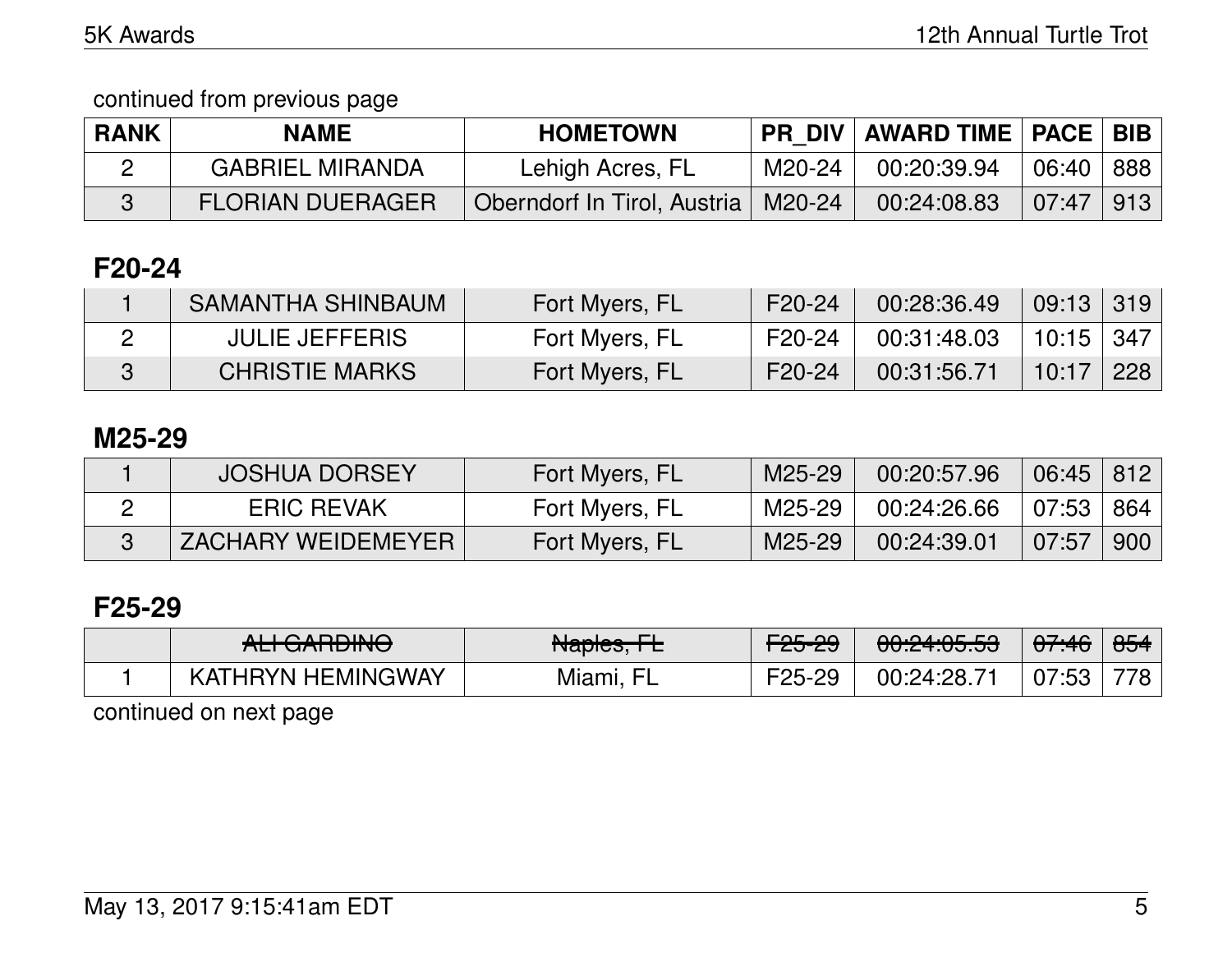| <b>RANK</b> | <b>NAME</b>        | <b>HOMETOWN</b> |        | <b>PR DIV AWARD TIME   PACE   BIB  </b> |                       |  |
|-------------|--------------------|-----------------|--------|-----------------------------------------|-----------------------|--|
|             | YELENA SEREDA      | Fort Myers, FL  | F25-29 | 00:25:06.76                             | $08:05$   923         |  |
|             | <b>PAIGE DAVIS</b> | Fort Myers, FL  | F25-29 | 00:28:23.52                             | $09:09 \mid 897 \mid$ |  |

# **M30-34**

| <b>JASON SPEARS</b>  | Fort Myers, FL | M30-34 | 00:24:08.06 | 07:47   929   |     |
|----------------------|----------------|--------|-------------|---------------|-----|
| <b>JOHN VANSAUN</b>  | Estero, FL     | M30-34 | 00:24:20.42 | 07:51         | 785 |
| <b>JESSE BELKNAP</b> | Fort Myers, FL | M30-34 | 00:24:29.13 | $07:53$   834 |     |

## **F30-34**

| AMANDA SUBIC                                    | Cape Coral, FL | F30-34 | 00:29:51.09        | 09:37                             | $\mid$ 305 $\mid$ |
|-------------------------------------------------|----------------|--------|--------------------|-----------------------------------|-------------------|
| <b>MALLORY WALLIS</b>                           | Fort Myers, FL |        | F30-34 00:30:50.63 | $\vert$ 09:56 $\vert$ 875 $\vert$ |                   |
| CANDICE KUCHARZAK   Bonita Springs, FL   F30-34 |                |        | 00:31:11.22        | $10:03$   235                     |                   |

# **M35-39**

| ALEXAVIER ALVIRA   | Fort Myers, FL | M35-39 | $\begin{array}{cc} 0.20:10.16 \end{array}$ | 06:30   790 |  |
|--------------------|----------------|--------|--------------------------------------------|-------------|--|
| <b>BEN WINTERS</b> | Cape Coral, FL |        | M35-39   00:24:44.19   07:58   935         |             |  |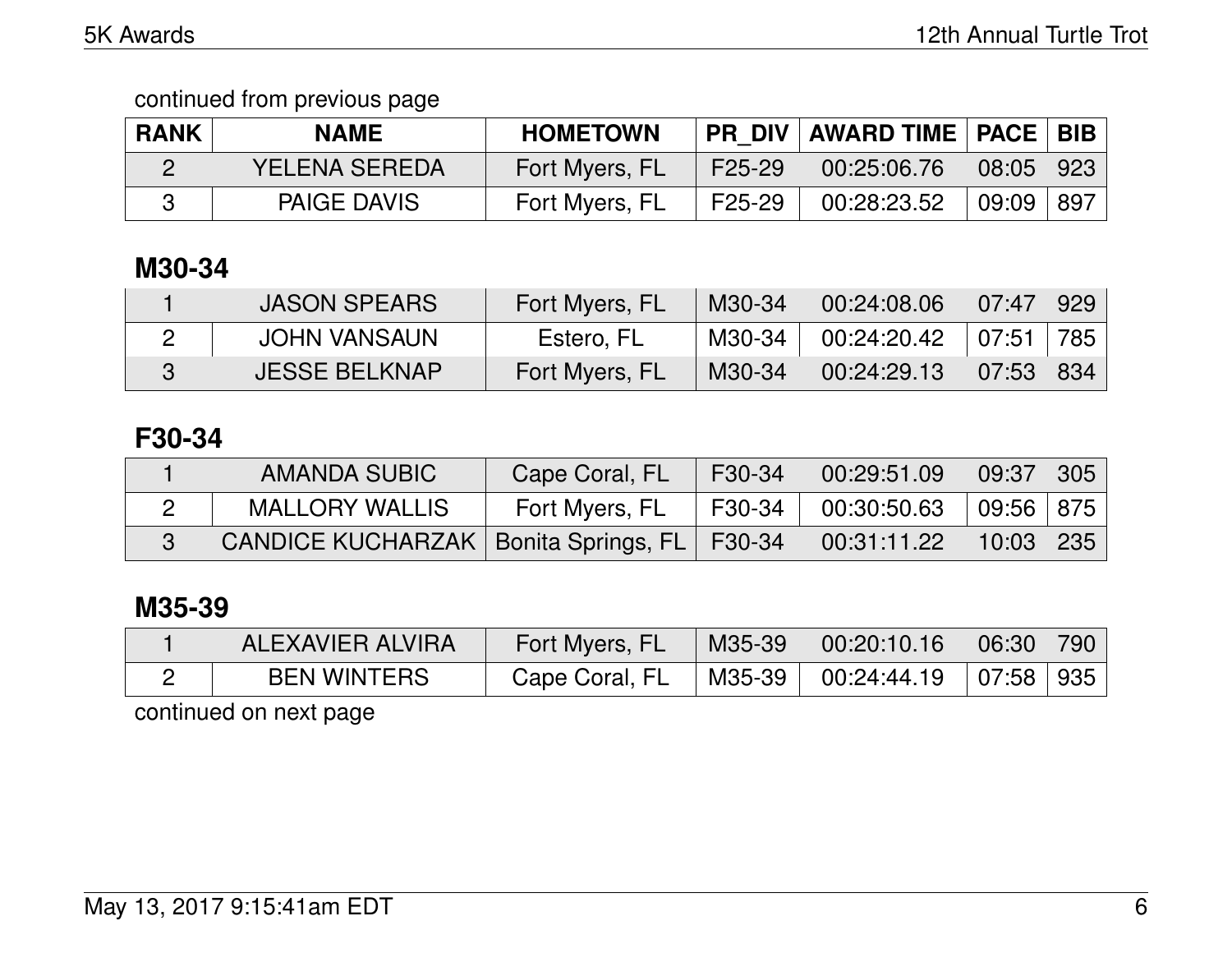| <b>RANK</b> | <b>NAME</b>           | <b>HOMETOWN</b> |        | <b>PR DIV   AWARD TIME   PACE   BIB</b> |       |     |
|-------------|-----------------------|-----------------|--------|-----------------------------------------|-------|-----|
|             | <b>NAVIN SAWALANI</b> | Fort Myers, FL  | M35-39 | 00:29:31.13                             | 09:31 | 840 |

### **F35-39**

| <b>ANDREA WIGERT</b>   | North Fort Myers, FL   F35-39 |        | 00:28:13.21 | $09:05$   914 |  |
|------------------------|-------------------------------|--------|-------------|---------------|--|
| ALEXIS ARNONE          | Fort Myers, FL                | F35-39 | 00:28:48.42 | ∣ 09:17 ∣ 898 |  |
| <b>CANDICE JOHNSON</b> | Glen Ellyn, IL                | F35-39 | 00:30:32.12 | $09:50$ 339   |  |

### **M40-44**

| <b>EDWIN PACHECO</b>   | Naples, FL     | M40-44 | 00:24:15.78 | 07:49         | 842 |
|------------------------|----------------|--------|-------------|---------------|-----|
| <b>JUSTIN GREGWARE</b> | Cape Coral, FL | M40-44 | 00:24:29.74 | 07.54 282     |     |
| MATTHEW CARPENTER      | Naples, FL     | M40-44 | 00:24:54.90 | $08:02$   817 |     |

### **F40-44**

| YASMIN HALL        | Alva, FL                      | F40-44 | 00:29:00.14 | 09:21     | 320 |
|--------------------|-------------------------------|--------|-------------|-----------|-----|
| NIKA BOCHAROVA     | Fort Myers, FL                | F40-44 | 00:29:53.74 | 09:38 823 |     |
| <b>MINDY ZINNO</b> | Fort Myers Beach, FL   F40-44 |        | 00:30:54.08 | 09:57     | 942 |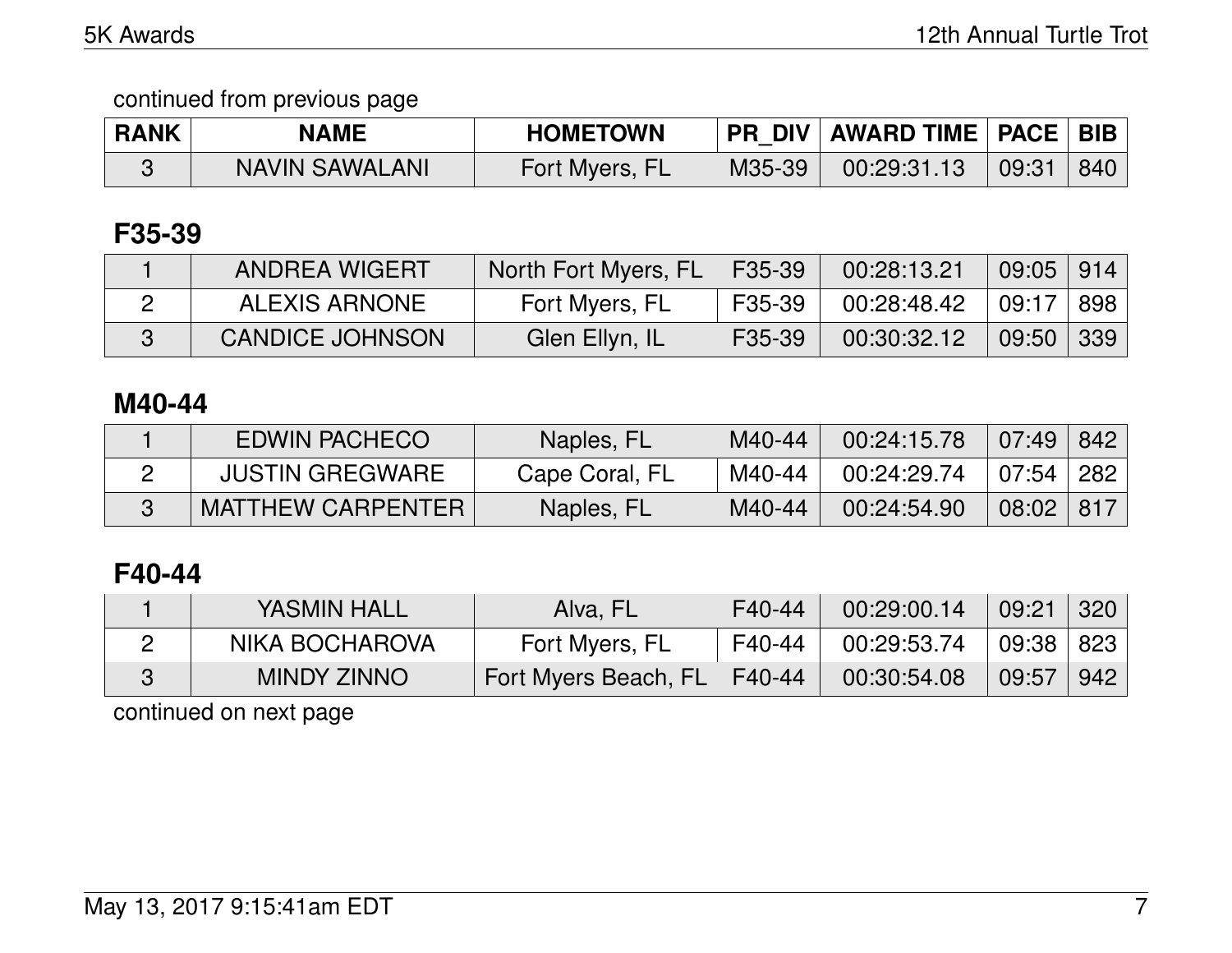| <b>RANK</b> | <b>NAME</b> | <b>HOMETOWN</b> | <b>PR</b> | <b>DIV   AWARD TIME   PACE    </b> |  | <b>BIB</b> |
|-------------|-------------|-----------------|-----------|------------------------------------|--|------------|
|-------------|-------------|-----------------|-----------|------------------------------------|--|------------|

### **M45-49**

| <b>MICHAEL MCHUGH</b> | Fort Myers, FL | M45-49 | 00:10:15.38 | <del>05:53</del> | <del>879</del> |
|-----------------------|----------------|--------|-------------|------------------|----------------|
| <b>GREG BERGAMO</b>   | Fort Myers, FL | M45-49 | 00:27:46.13 | 08:57            | 267            |
| <b>SCOTT WERNERT</b>  | Fort Myers, FL | M45-49 | 00:28:29.76 | 09:11            | 818            |
| <b>SCOTT JANNASCH</b> | Naples, FL     | M45-49 | 00:29:22.91 | 09:28            | 245            |

### **F45-49**

| <b>TRISHA TRYKA</b>  | Fort Myers, FL                | F45-49 | 00:28:38.14 | $09:14$ 332   |  |
|----------------------|-------------------------------|--------|-------------|---------------|--|
| <b>GISELA ANGLIM</b> | Fort Myers Beach, FL   F45-49 |        | 00:28:38.70 | 09:14 789     |  |
| <b>JOY JANNASCH</b>  | Naples, FL                    | F45-49 | 00:28:46.61 | $09:16$   244 |  |

## **M50-54**

| <b>MICHAEL DEAMER</b> | Labelle, FL                   | M <sub>50-54</sub> | 00:21:07.22 | 06:48 | <del>324</del> |
|-----------------------|-------------------------------|--------------------|-------------|-------|----------------|
| <b>RICK LOUGHREY</b>  | Fort Myers Beach, FL   M50-54 |                    | 00:24:09.83 | 07:47 | 954            |
| <b>PETER AMEGLIO</b>  | Punta Gorda, FL               | M50-54             | 00:24:46.78 | 07:59 | 830            |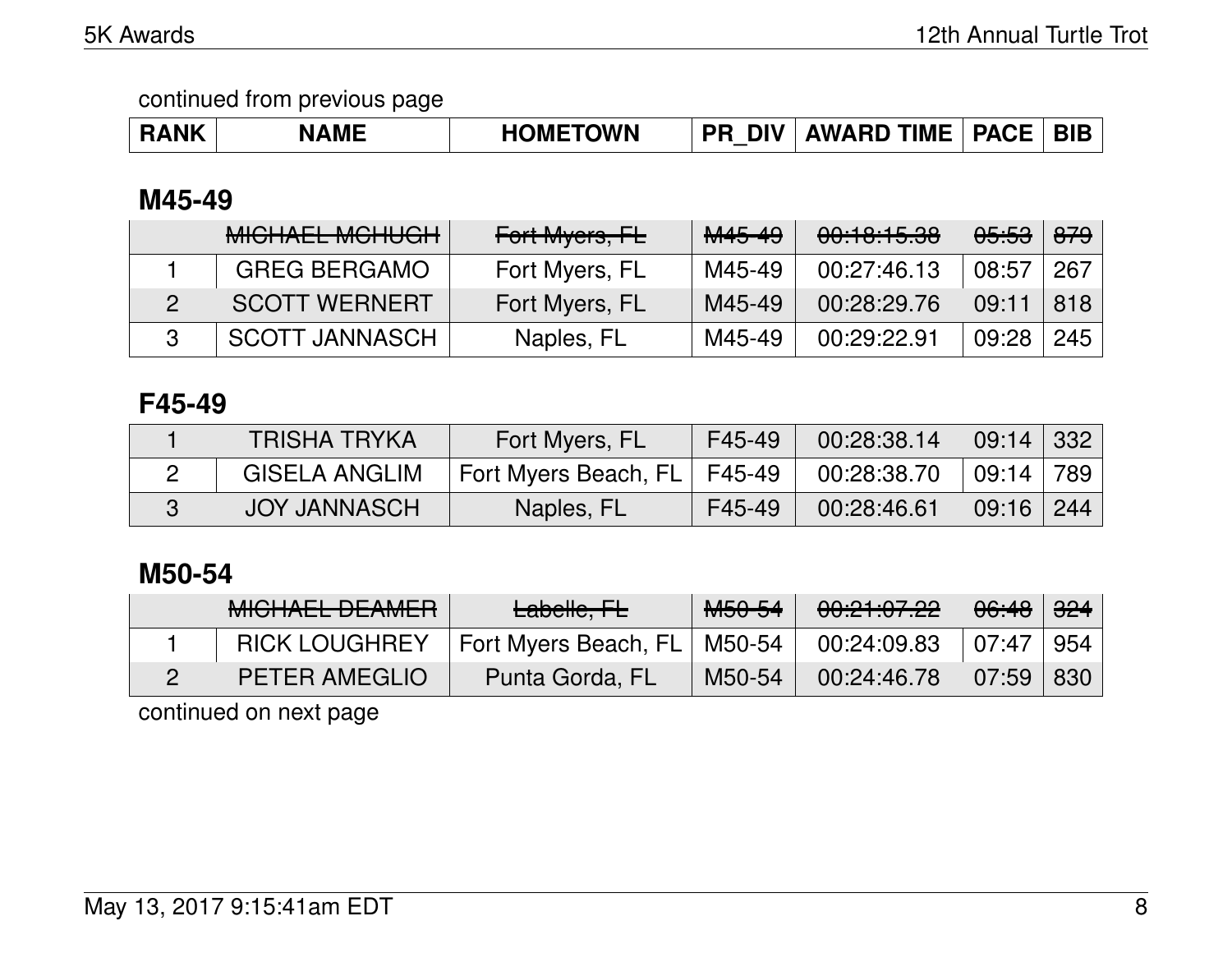| <b>RANK</b> | <b>NAME</b>         | <b>HOMETOWN</b> | <b>PR DIV</b> | AWARD TIME   PACE   BIB |       |  |
|-------------|---------------------|-----------------|---------------|-------------------------|-------|--|
|             | <b>DIRGA BUWANA</b> | -EI<br>Naples,  | M50-54        | 00:27:23.03             | 08:49 |  |

# **F50-54**

| AMY LEFEBVRE LOUGHREY | Fort Myers Beach, FL | <del>F50-54</del> | 00:20:40.35 | <del>09:17</del> | <del>953</del> |
|-----------------------|----------------------|-------------------|-------------|------------------|----------------|
| <b>GAIL MARINARI</b>  | Punta Gorda, FL      | F50-54            | 00:28:50.61 | $09:18$   829    |                |
| CATHERINE FAERBER     | Naples, FL           | F50-54            | 00:29:28.81 | 09:30            | 827            |
| <b>ROXANNE GILLEN</b> | Port Charlotte, FL   | F50-54            | 00:29:40.73 | 09:34            | 307            |

### **M55-59**

| ANDREAS BOEHM            | Cape Coral, FL | <del>M55-59</del> | 00:20:50.52 | <del>06:43</del> | $\theta$ <del>14</del> |
|--------------------------|----------------|-------------------|-------------|------------------|------------------------|
| <b>ISRAEL PEREZ</b>      | Fort Myers, FL | M55-59            | 00:29:17.02 | 09:26 227        |                        |
| <b>GERALD SCHOENFELD</b> | Naples, FL     | M55-59            | 00:29:21.92 | 09:28            | 275                    |
| <b>MARK COMERFORD</b>    | Fort Myers, FL | M55-59            | 00:29:28.95 | 09:30            | 885                    |

#### **F55-59**

| <b>PATRICIA BACKMAN</b> | Estero, | F55-59 | 00:29:32.94 | 09:31 | 243 |  |  |  |  |
|-------------------------|---------|--------|-------------|-------|-----|--|--|--|--|
| במפח tvan na hautinnon  |         |        |             |       |     |  |  |  |  |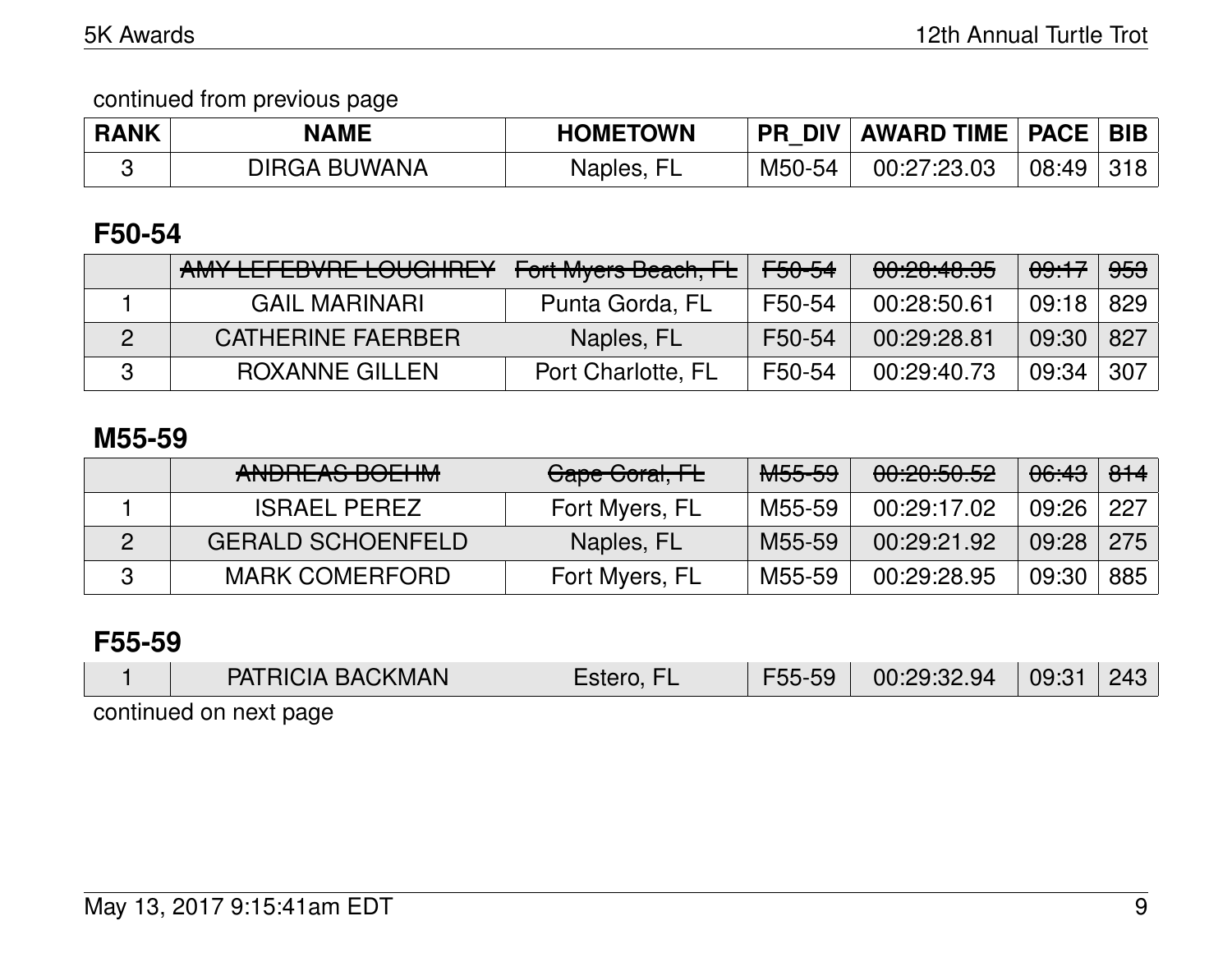continued from previous page

| <b>RANK</b> | <b>NAME</b>           | <b>HOMETOWN</b>      |        | PR DIV   AWARD TIME   PACE   BIB |               |     |
|-------------|-----------------------|----------------------|--------|----------------------------------|---------------|-----|
|             | <b>LOUISE KOWITCH</b> | Fort Myers Beach, FL | F55-59 | 00:29:43.63                      | 09:35         | 759 |
|             | <b>ALMA MCDERMOTT</b> | Naples, FL           | F55-59 | 00:30:36.24                      | $09:52$   271 |     |

# **M60-64**

| <b>DOUGLAS LINDERER</b> | Naples, FL     | M60-64 | 00:27:49.24 | 08:58 | 295 |
|-------------------------|----------------|--------|-------------|-------|-----|
| <b>LAWRENCE RUSK</b>    | South Bend, IN | M60-64 | 00:28:17.50 | 09:07 | 890 |
| <b>MARK SLACK</b>       | Naples, FL     | M60-64 | 00:28:41.27 | 09:15 | 826 |

### **F60-64**

| MALIDA MAQNIEILI<br><b>WAUTA WAUNELE</b> | Fort Myers Beach, FL | <del>F60-64</del> | 00:20:20.67 | <del>09:08</del> | 775 |
|------------------------------------------|----------------------|-------------------|-------------|------------------|-----|
| <b>CAROL SIMONDS</b>                     | Fort Myers, FL       | F60-64            | 00:30:42.65 | 09:54            | 907 |
| <b>CAROL MALOOF</b>                      | Bonita Springs, FL   | F60-64            | 00:30:44.38 | 09:54            | 810 |
| <b>BRENDA WALKER</b>                     | Fort Myers, FL       | F60-64            | 00:31:37.18 | 10:11            | 784 |

#### **M65-69**

| <b>MICHAEL LUBA</b>    | Milwaukee, WI | M65-69 00:28:20.99 | $\mid$ 09:08 $\mid$ 250 $\mid$ |  |
|------------------------|---------------|--------------------|--------------------------------|--|
| continued on next nage |               |                    |                                |  |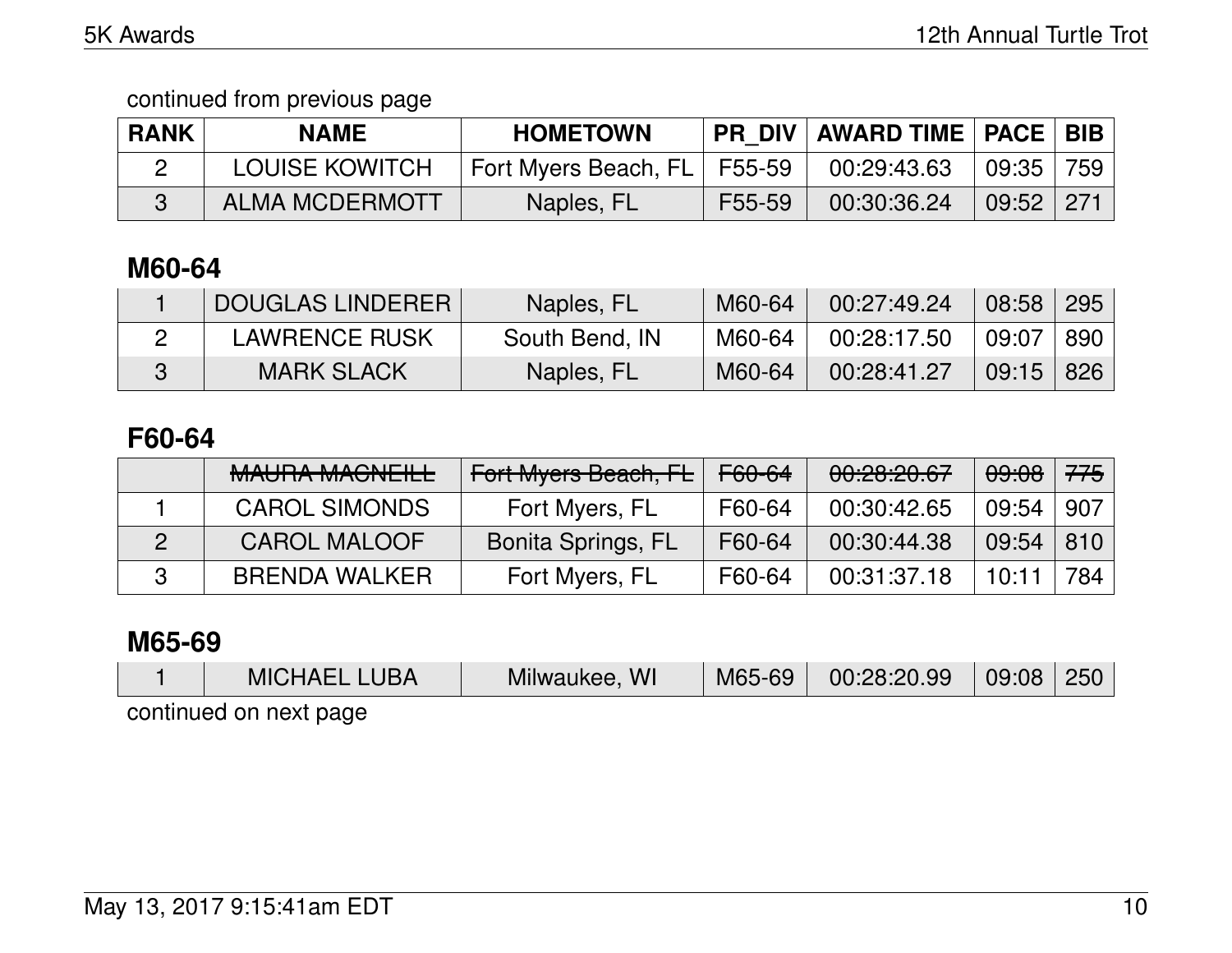continued from previous page

| <b>RANK</b> | <b>NAME</b>         | <b>HOMETOWN</b> |        | PR DIV   AWARD TIME   PACE   BIB |       |              |
|-------------|---------------------|-----------------|--------|----------------------------------|-------|--------------|
|             | <b>BILL MORTON</b>  | Fort Myers, FL  | M65-69 | 00:28:41.44                      | 09:15 | $\vert$ 269  |
|             | <b>TED CRAWFORD</b> | Fort Myers, FL  | M65-69 | 00:29:44.66                      | 09:35 | $\sqrt{287}$ |

# **F65-69**

| ANKE STIMPSON HILDRETH   North Fort Myers, FL   F65-69 |                               |          | $00:31:06.84$   10:01   848       |  |
|--------------------------------------------------------|-------------------------------|----------|-----------------------------------|--|
| <b>CHRISTEL SUTTER</b>                                 | Naples, FL                    | F65-69 L | $\vert$ 00:35:29.45   11:26   104 |  |
| <b>MARIANN GRIFFIN</b>                                 | Fort Myers Beach, FL   F65-69 |          | $00:40:22.80$   13:00   833       |  |

### **M70-99**

| <b>DICKIE LONGO</b>     | Metairie, LA                  | M70-99 | 00:31:47.80                 | $10:15$   918                 |     |
|-------------------------|-------------------------------|--------|-----------------------------|-------------------------------|-----|
| AL ALEXANDER            | Duluth, GA                    | M70-99 | $00:31:48.29$   10:15   920 |                               |     |
| <b>EDWARD UNDERHILL</b> | Fort Myers Beach, FL   M70-99 |        | 00:35:15.32                 | $\parallel$ 11:21 $\parallel$ | 345 |

# **F70-99**

| <b>ASTRID SOLL</b> | Fort Myers, FL                                            | F70-99 | $00:31:37.84$   10:11   808 |  |
|--------------------|-----------------------------------------------------------|--------|-----------------------------|--|
| <b>SANDI FAUST</b> | North Fort Myers, FL   F70-99   00:32:07.99   10:21   344 |        |                             |  |